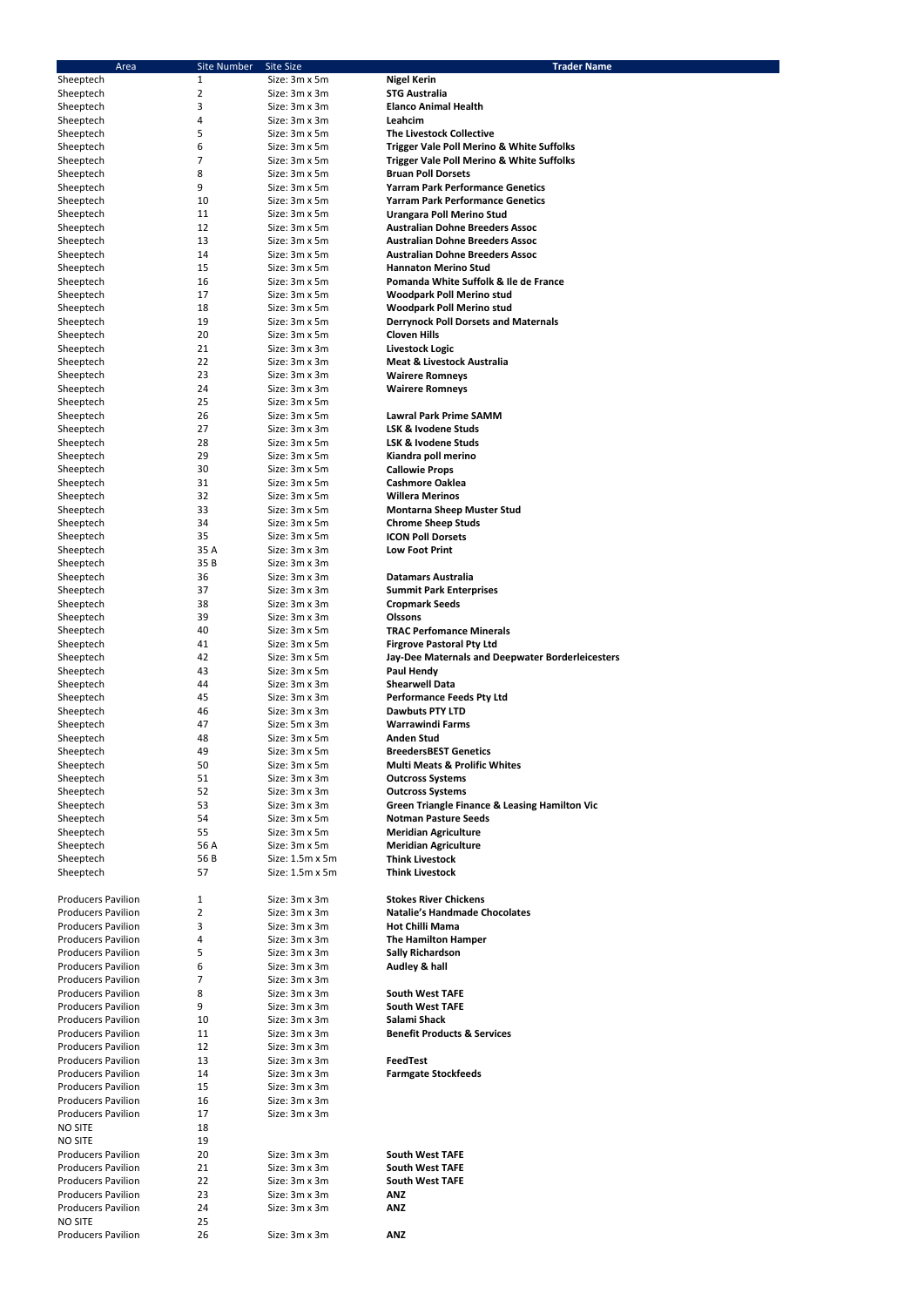| <b>Producers Pavilion</b> | 27             | Size: 3m x 3m        | <b>ANZ</b>                                       |
|---------------------------|----------------|----------------------|--------------------------------------------------|
| <b>Producers Pavilion</b> | 28             | Size: 3m x 3m        | <b>South West TAFE</b>                           |
|                           |                |                      |                                                  |
| <b>Producers Pavilion</b> | 29             | Size: 3m x 3m        | <b>South West TAFE</b>                           |
| <b>Producers Pavilion</b> | 30             | Size: 3m x 3m        | <b>South West TAFE</b>                           |
| <b>Producers Pavilion</b> | 31             | Size: 3m x 3m        | <b>Mitch's Preserves</b>                         |
| <b>Producers Pavilion</b> | 32             | Size: 3m x 3m        |                                                  |
| <b>Producers Pavilion</b> | 33             | Size: 3m x 3m        |                                                  |
|                           |                |                      |                                                  |
| <b>Producers Pavilion</b> | 34             | Size: 3m x 3m        | <b>Herbal Teas Australia</b>                     |
| <b>Producers Pavilion</b> | 35             | Size: 3m x 3m        | <b>Lucas Bro Brothers</b>                        |
| <b>Producers Pavilion</b> | 36             | Size: 3m x 3m        | <b>Cat Town Distillary</b>                       |
| <b>Producers Pavilion</b> | 37             | Size: 3m x 3m        | <b>ShortHive Honey</b>                           |
|                           |                |                      |                                                  |
| <b>Producers Pavilion</b> | 38             | Size: 3m x 3m        |                                                  |
| <b>Producers Pavilion</b> | 39             | Size: 3m x 3m        | <b>South West TAFE</b>                           |
| <b>Producers Pavilion</b> | 40             | Size: 3m x 3m        | <b>South West TAFE</b>                           |
| <b>Producers Pavilion</b> | 41             | Size: 3m x 3m        | <b>Atlex Stockyards</b>                          |
| <b>Producers Pavilion</b> | 42             | Size: 3m x 3m        |                                                  |
|                           |                |                      | <b>Atlex Stockyards</b>                          |
| <b>Producers Pavilion</b> | 43             | Size: 3m x 3m        | <b>Reid Stockfeeds</b>                           |
| <b>Producers Pavilion</b> | 44             | Size: 3m x 3m        | <b>Reid Stockfeeds</b>                           |
| <b>Producers Pavilion</b> | 45             | Size: 3m x 3m        |                                                  |
| <b>Producers Pavilion</b> | 46             | Size: 3m x 3m        |                                                  |
|                           |                |                      |                                                  |
| <b>Producers Pavilion</b> | 47             | Size: 3m x 3m        |                                                  |
|                           |                |                      |                                                  |
| The Marketplace           | $\mathbf{1}$   | Size: 3m x 3m        | <b>Cheeky Rascal</b>                             |
| The Marketplace           | $\overline{2}$ | Size: 3m x 3m        | <b>TurmeriX Victoria</b>                         |
|                           |                | Size: 3m x 3m        |                                                  |
| The Marketplace           | 3              |                      | <b>Australian Therapeutic Solutions</b>          |
| The Marketplace           | 4              | Size: 3m x 3m        | <b>Stampede Studio Co</b>                        |
| The Marketplace           | 5              | Size: 3m x 3m        | <b>Antje Collis</b>                              |
| The Marketplace           | 6              | Size: 3m x 3m        | <b>SOAL SISTER</b>                               |
| The Marketplace           | 7              | Size: 3m x 3m        |                                                  |
|                           |                |                      |                                                  |
| The Marketplace           | 8              | Size: 3m x 3m        | the Woolly Brand                                 |
| The Marketplace           | 9              | Size: 3m x 3m        | <b>Soap Orders</b>                               |
| The Marketplace           | 10             | Size: 3m x 3m        | Anlaby                                           |
| <b>NO SITE</b>            | 11             |                      |                                                  |
|                           |                |                      |                                                  |
| The Marketplace           | 12             | Size: 3m x 3m        | <b>Country &amp; Vintage Babes Clothing</b>      |
| The Marketplace           | 13             | Size: 3m x 3m        | <b>Country &amp; Vintage Babes Clothing</b>      |
| The Marketplace           | 14             | Size: 3m x 3m        |                                                  |
| The Marketplace           | 15             | Size: 3m x 3m        |                                                  |
| The Marketplace           | 16             | Size: 3m x 3m        |                                                  |
|                           |                |                      |                                                  |
| The Marketplace           | 17             | Size: 3m x 3m        | <b>By Soho</b>                                   |
| The Marketplace           | 18             | Size: 3m x 3m        |                                                  |
| The Marketplace           | 19             | Size: 3m x 3m        | <b>Geelong Grammar School</b>                    |
| The Marketplace           | 20             | Size: 3m x 3m        | Lib Hutton - Project Hutton                      |
|                           | 21             | Size: 3m x 3m        | <b>Beetanicals</b>                               |
| The Marketplace           |                |                      |                                                  |
| The Marketplace           | 22             | Size: 3m x 3m        | The Greatest Gift Co.                            |
| The Marketplace           | 23             | Size: 3m x 3m        | <b>Kilmaille Knits</b>                           |
| The Marketplace           | 24             | Size: 3m x 3m        | <b>The Geelong College</b>                       |
| The Marketplace           | 25             | Size: 3m x 3m        | <b>Caroline Gleeson Knitwear/Monty &amp; Moo</b> |
|                           |                |                      |                                                  |
| The Marketplace           | 26             | Size: 3m x 3m        | Caroline Gleeson Knitwear/Monty & Moo            |
| The Marketplace           | 27             | Size: 3m x 3m        | <b>Tetbury Trading</b>                           |
| The Marketplace           | 28             | Size: 3m x 3m        | <b>Ultramatic</b>                                |
| The Marketplace           | 29             | Size: 3m x 3m        | <b>Ultramatic</b>                                |
| The Marketplace           | 30             | Size: 3m x 3m        | <b>Ultramatic</b>                                |
|                           |                |                      |                                                  |
| The Marketplace           | 31             | Size: 3m x 3m        | <b>Ultramatic</b>                                |
| The Marketplace           | 32             | Size: 3m x 3m        | <b>James Braszell Photography</b>                |
| The Marketplace           | 33             | Size: 3m x 3m        | <b>Doubleton House Collection</b>                |
|                           |                |                      | <b>Love Your Travels</b>                         |
| The Marketplace           | 34             | Size: 3m x 3m        |                                                  |
| The Marketplace           | 35             | Size: 3m x 3m        | <b>Lonely Goat Cashmere</b>                      |
| The Marketplace           | 36             | Size: 3m x 3m        | Eliza Piro                                       |
| The Marketplace           | 37             | Size: 3m x 3m        | <b>Homestar Promotions Pty Ltd</b>               |
| The Marketplace           | 38             | Size: 3m x 3m        | <b>St Catherine's School</b>                     |
|                           |                |                      |                                                  |
| The Marketplace           | 39             | Size: 3m x 3m        | <b>Tiger &amp; Lilly</b>                         |
| The Marketplace           | 40             | Size: 3m x 3m        |                                                  |
| The Marketplace           | 41             | Size: 3m x 3m        | <b>Showdem Promotions</b>                        |
| The Marketplace           | 42             | Size: 3m x 3m        | <b>LYNETTE PARKINSON</b>                         |
| The Marketplace           | 43             | Size: 3m x 3m        | <b>Out &amp; About Clothing</b>                  |
|                           |                |                      |                                                  |
| The Marketplace           | 44             | Size: 3m x 3m        | <b>Out &amp; About Clothing</b>                  |
| The Marketplace           | 45             | Size: 3m x 3m        | kingsman collection                              |
| The Marketplace           | 46             | $Size: 3m \times 3m$ | Leef Independent Living Solutions                |
| The Marketplace           | 47             | Size: 3m x 3m        | Leef Independent Living Solutions                |
| The Marketplace           | 48             | Size: 3m x 3m        |                                                  |
|                           |                |                      |                                                  |
| The Marketplace           | 49             | Size: 3m x 3m        | <b>Scotch College</b>                            |
| The Marketplace           | 50             | Size: 3m x 3m        | <b>Methodist Ladies' College</b>                 |
| The Marketplace           | 51             | Size: 3m x 3m        |                                                  |
| NO SITE                   | 52             | Size: 3m x 3m        |                                                  |
|                           | 53             | Size: 3m x 3m        | <b>Casada Massage Chairs</b>                     |
| The Marketplace           |                |                      |                                                  |
| The Marketplace           | 54             | Size: 3m x 3m        | <b>Casada Massage Chairs</b>                     |
| The Marketplace           | 55             | Size: 3m x 3m        | <b>Casada Massage Chairs</b>                     |
|                           |                |                      |                                                  |
| Home Paddock              | 1              | Size: 3m x 3m        | <b>Tracey Kruger</b>                             |
| Home Paddock              |                |                      |                                                  |
|                           | 2              | Size: 3m x 3m        |                                                  |
| Home Paddock              | 3              | Size: 3m x 3m        |                                                  |
| Home Paddock              | 4              | Size: 3m x 3m        | <b>Hamilton Community House Inc</b>              |
| Home Paddock              | 5              | Size: 3m x 3m        | <b>Hamilton Community House Inc</b>              |
| Home Paddock              | 6              | Size: 3m x 3m        |                                                  |
|                           |                |                      |                                                  |
| Home Paddock              | 7              | Size: 3m x 3m        |                                                  |
| Home Paddock              | 8              | Size: 3m x 3m        |                                                  |
| Home Paddock              | 9              | Size: 3m x 3m        | <b>ERA Nursery</b>                               |
|                           |                |                      |                                                  |
| Home Paddock              | 10             | Size: 3m x 3m        | Hamilton wood turning club                       |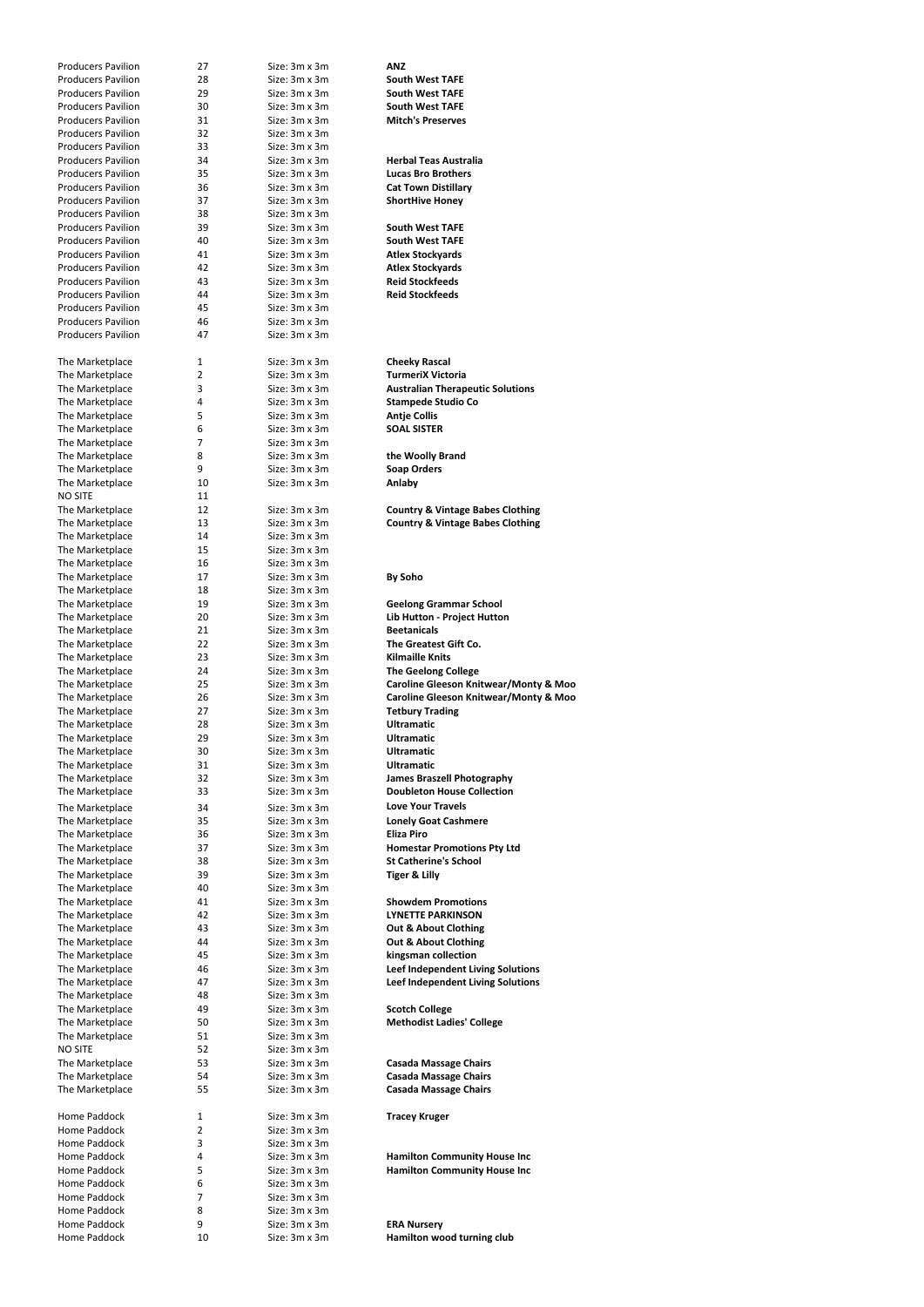| Home Paddock           | 11 | Size: 3m x 3m      | <b>Friends of Hamilton Botanic Gardens</b>                 |
|------------------------|----|--------------------|------------------------------------------------------------|
| Home Paddock           | 12 | Size: 3m x 3m      |                                                            |
| <b>NO SITE</b>         | 13 | Size: 3m x 3m      |                                                            |
| <b>NO SITE</b>         | 14 | Size: 3m x 3m      |                                                            |
| <b>NO SITE</b>         | 15 | Size: 3m x 3m      |                                                            |
| Home Paddock           | 16 | Size: 3m x 3m      |                                                            |
| Home Paddock           | 17 | Size: 3m x 3m      |                                                            |
| Home Paddock           | 18 | Size: 3m x 3m      |                                                            |
| Home Paddock           | 19 | Size: 3m x 3m      |                                                            |
| Home Paddock           | 20 | Size: 3m x 3m      | That sticker chic                                          |
| Home Paddock           | 21 | Size: 3m x 3m      | Witchone                                                   |
| Home Paddock           | 22 | Size: 3m x 3m      | Made by Liz                                                |
|                        |    |                    |                                                            |
| Home Paddock           | 23 | Size: 3m x 3m      | <b>Espresso mobile cafe</b>                                |
| Home Paddock           | 24 | Size: 3m x 3m      | <b>Espresso mobile cafe</b>                                |
| Home Paddock           | 25 | Size: 3m x 3m      |                                                            |
| Home Paddock           | 26 | Size: 3m x 3m      | <b>Shiloh Wool</b>                                         |
| Home Paddock           | 27 | Size: 3m x 3m      | <b>Hawkesdale County Woman's Assication</b>                |
| Home Paddock           | 28 | Size: 3m x 3m      |                                                            |
|                        |    |                    |                                                            |
| <b>Innovations Hub</b> | 1  | Size: 3m x 3m      | <b>Dipping Dynamics</b>                                    |
| <b>Innovations Hub</b> | 2  | Size: 3m x 3m      |                                                            |
| <b>Innovations Hub</b> | 3  | Size: 3m x 3m      | <b>Achmea Australia</b>                                    |
| <b>Innovations Hub</b> | 4  | Size: 3m x 3m      | <b>Sinclair Wilson Accountants &amp; Business Advisors</b> |
| <b>Innovations Hub</b> | 5  | Size: 3m x 3m      | <b>Sinclair Wilson Accountants &amp; Business Advisors</b> |
| <b>Innovations Hub</b> | 6  | Size: 3m x 3m      | <b>Rural Financial Counselling Service Victoria West</b>   |
| <b>Innovations Hub</b> | 7  | Size: 3m x 3m      | <b>Southern Farming Systems</b>                            |
| <b>Innovations Hub</b> | 8  | Size: 3m x 3m      | <b>Regional Roads / Department of Transport</b>            |
| <b>Innovations Hub</b> | 9  | Size: 3m x 3m      | <b>Longerenong Agricultural College</b>                    |
| <b>Innovations Hub</b> | 10 | Size: 3m x 3m      | <b>Ballarat Grammar</b>                                    |
| <b>Innovations Hub</b> | 11 | Size: 3m x 3m      | <b>Ballarat Grammar</b>                                    |
| <b>Innovations Hub</b> | 12 | Size: 3m x 3m      |                                                            |
|                        |    |                    |                                                            |
| <b>Innovations Hub</b> | 13 | Size: 3m x 3m      | <b>Tarrington Lutheran School</b>                          |
| <b>Innovations Hub</b> | 14 | Size: 3m x 3m      | <b>Bingham Agriculture</b>                                 |
| <b>Innovations Hub</b> | 15 | Size: 3m x 3m      | <b>Launceston Church Grammar School</b>                    |
| <b>Innovations Hub</b> | 16 | Size: 3m x 3m      | Hamilton Mental Health Services (South West Healthcare)    |
| <b>Innovations Hub</b> | 17 | Size: 3m x 3m      | <b>Wesley College</b>                                      |
| <b>Innovations Hub</b> | 18 | Size: 3m x 3m      |                                                            |
| <b>Innovations Hub</b> | 19 | Size: 3m x 3m      | Gayle Tierney MP, Labor Member for Western Victoria        |
| <b>Innovations Hub</b> | 20 | Size: 3m x 3m      | <b>Southern Grampians Shire Council</b>                    |
| <b>Innovations Hub</b> | 21 | Size: 3m x 3m      | <b>Monivae College</b>                                     |
| <b>Innovations Hub</b> | 22 | Size: 3m x 3m      | <b>Monivae College</b>                                     |
| <b>Innovations Hub</b> | 23 | Size: 3m x 3m      | <b>Southern Grampians Shire Council</b>                    |
| <b>Innovations Hub</b> | 24 | Size: 3m x 3m      | <b>Telstra</b>                                             |
| <b>Innovations Hub</b> | 25 | Size: 3m x 3m      | <b>Telstra</b>                                             |
| <b>Innovations Hub</b> | 26 | Size: 3m x 3m      | Emma Kealy MP - Member for Lowan                           |
| <b>Innovations Hub</b> | 27 | Size: 3m x 3m      | <b>Farmdeck</b>                                            |
| <b>Innovations Hub</b> | 28 | Size: 3m x 3m      | <b>Agriculture Victoria</b>                                |
| <b>Innovations Hub</b> | 29 | Size: 3m x 3m      | <b>Agriculture Victoria</b>                                |
|                        |    |                    |                                                            |
| <b>Innovations Hub</b> | 30 | Size: 3m x 3m      | <b>Agriculture Victoria</b>                                |
| <b>Innovations Hub</b> | 31 | Size: 3m x 3m      | <b>Ballarat Clarendon College</b>                          |
| <b>Innovations Hub</b> | 32 | Size: 3m x 3m      |                                                            |
| <b>Innovations Hub</b> | 33 | Size: 3m x 3m      | St Patrick's college, Ballarat                             |
| <b>Innovations Hub</b> | 34 | Size: 3m x 3m      | <b>PLC Melbourne</b>                                       |
| <b>Innovations Hub</b> | 35 | Size: 3m x 3m      | <b>PLC Melbourne</b>                                       |
| <b>Innovations Hub</b> | 36 | Size: 3m x 3m      | <b>Good Shepherd College</b>                               |
| <b>Innovations Hub</b> | 37 | Size: 3m x 3m      | <b>Good Shepherd College</b>                               |
| <b>Innovations Hub</b> | 38 | Size: 3m x 3m      | <b>CBA Business Banking</b>                                |
| <b>Innovations Hub</b> | 39 | Size: 3m x 3m      |                                                            |
| <b>Innovations Hub</b> | 40 | Size: 3m x 3m      | <b>Victorian Farmers Federation: MOFS</b>                  |
| <b>Innovations Hub</b> | 41 | Size: 3m x 3m      | <b>Victorian Farmers Federation</b>                        |
| <b>Innovations Hub</b> | 42 | Size: 3m x 3m      | <b>Victorian Farmers Federation: MOFS</b>                  |
| <b>Innovations Hub</b> | 43 | Size: 3m x 3m      |                                                            |
| <b>Innovations Hub</b> | 44 | Size: 3m x 3m      |                                                            |
| <b>Innovations Hub</b> | 45 | Size: 3m x 3m      |                                                            |
| <b>Innovations Hub</b> | 46 | Size: 3m x 3m      | <b>Rural Industries Skill Training Centre Inc</b>          |
| <b>Innovations Hub</b> | 47 | Size: 3m x 3m      |                                                            |
|                        |    |                    | <b>Rural Industries Skill Training Centre Inc</b>          |
| <b>Outdoor General</b> | 1  | Size: 15m x 20m    |                                                            |
| <b>Outdoor General</b> | 2  | Size: 21.75m x 40m | <b>Brandt</b>                                              |
|                        |    |                    | <b>AGRIMAC</b>                                             |
| <b>Outdoor General</b> | 3  | Size: 15m x 40m    |                                                            |
| <b>Outdoor General</b> | 4  | Size: 6.5m x 22m   | <b>Taylor Motors</b>                                       |
| <b>Outdoor General</b> | 5  | Size: 6.5m x 22m   | <b>Taylor Motors</b>                                       |
| <b>Outdoor General</b> | 6  | Size: 6m x 8m      | <b>Taylors Tyrepower Hamilton</b>                          |
| <b>Outdoor General</b> | 7  | Size: 6m x 10m     | <b>Top Dog Kennels</b>                                     |
| <b>Outdoor General</b> | 8  | Size: 6m x 10m     |                                                            |
| <b>Outdoor General</b> | 9  | Size: 9m x 10m     |                                                            |
| <b>Outdoor General</b> | 10 | Size: 6m x 6m      |                                                            |
| <b>NO SITE</b>         | 11 |                    |                                                            |
| <b>NO SITE</b>         | 12 |                    | <b>Graze VIP Room</b>                                      |
| <b>Outdoor General</b> | 13 | Size: 4m x 4m      | <b>Western District Umpires Association Inc</b>            |
| <b>Outdoor General</b> | 14 | Size: 4m x 4m      |                                                            |
| <b>Outdoor General</b> | 15 | Size: 3m x 3m      |                                                            |
| <b>Outdoor General</b> | 16 | Size: 6m x 3m      |                                                            |
| <b>Outdoor General</b> | 17 |                    |                                                            |
|                        |    |                    | <b>Public Bathroom</b>                                     |
| <b>Outdoor General</b> | 18 |                    |                                                            |
| <b>NO SITE</b>         | 19 |                    | <b>Public Dining Café</b>                                  |
| <b>NO SITE</b>         | 20 |                    | <b>Napier Room</b>                                         |
| <b>NO SITE</b>         | 21 |                    | <b>Entertainment &amp; Education Centre</b>                |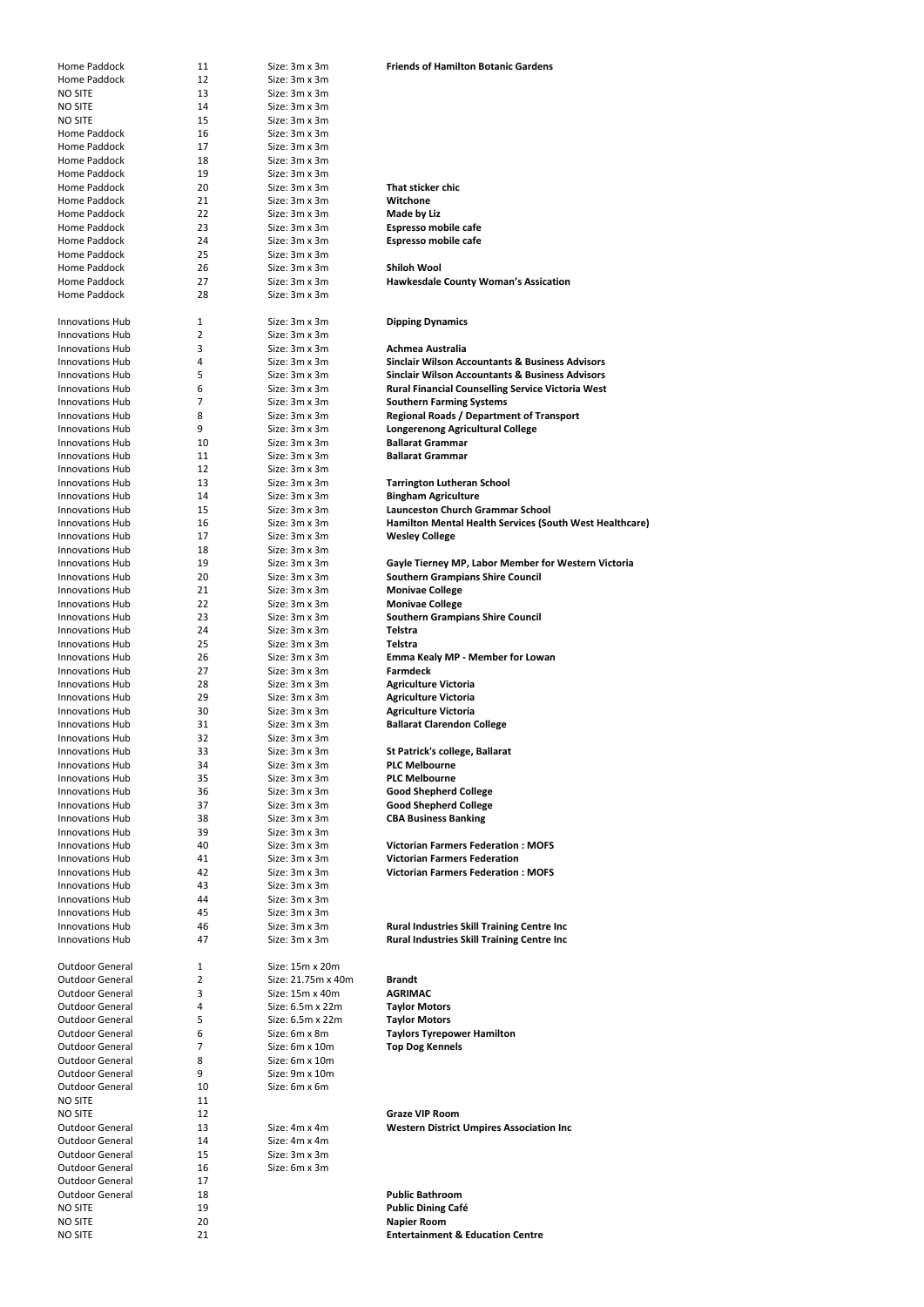| <b>Outdoor General</b>            | 22   | Size: 3m x 3m         | <b>Vkusno catering</b>                                 |
|-----------------------------------|------|-----------------------|--------------------------------------------------------|
| <b>Outdoor General</b>            | 23   | Size: 3m x 10m        | <b>Traditional Baked Potato Co</b>                     |
| <b>Outdoor General</b>            | 24   |                       | <b>Ace Radio Broadcasting</b>                          |
| <b>NO SITE</b>                    | 25   |                       |                                                        |
|                                   |      |                       |                                                        |
| <b>NO SITE</b>                    | 26   |                       |                                                        |
| <b>NO SITE</b>                    | 27   |                       | <b>Sheep Pavilion &amp; Ram Sale Pavilion</b>          |
| <b>Outdoor General</b>            | 28   | Size: 5m x 3m         | <b>Corry Marketing/2WP</b>                             |
| <b>Outdoor General - Catering</b> | 29   | Size: 8m x 3m         | <b>Strawberries Galore Adelaide &amp; Oakbank</b>      |
|                                   |      |                       |                                                        |
| <b>Outdoor General</b>            | 30   | Size: 3m x 3m         | <b>Aeolis Leather</b>                                  |
| <b>Outdoor General</b>            | 31   | Size: 3m x 3m         | <b>Aeolis Leather</b>                                  |
| <b>Outdoor General</b>            | 32   | Size: 4m x 3m         | Mobble - Livestock Farm Management Software            |
|                                   |      |                       |                                                        |
| <b>Outdoor General</b>            | 33   | Size: 8m x 3m         | Sleeptime                                              |
| <b>Outdoor General</b>            | 34   | Size: 4m x 3m         | Sleeptime                                              |
| <b>Outdoor General</b>            | 35   | Size: 4m x 3m         | Sleeptime                                              |
| <b>Outdoor General</b>            | 36   | Size: 4m x 3m         |                                                        |
|                                   |      |                       | <b>Danish Bakehouse</b>                                |
| <b>Outdoor General - Catering</b> | 37   | Size: 4m x 3m         |                                                        |
| <b>Outdoor General - Catering</b> | 38   | Size: 4m x 3m         | <b>Danish Bakehouse</b>                                |
| <b>Outdoor General - Catering</b> | 39   | Size: 3m x 4m         | <b>Pixies Catering</b>                                 |
| <b>Outdoor General - Catering</b> | 40   | Size: 3m x 4m         | <b>Pixies Catering</b>                                 |
| <b>Outdoor General</b>            | 40 A | Size: 5m x 3m         | <b>Pixies Catering</b>                                 |
|                                   |      |                       |                                                        |
| <b>Outdoor General</b>            | 40 B | Size: 5m x 3m         | <b>Harwood Grains &amp; Stockfeed</b>                  |
| <b>Outdoor General</b>            | 40 C | Size: 4m x 3m         |                                                        |
| <b>Outdoor General</b>            | 41   |                       |                                                        |
| <b>Outdoor General</b>            | 42   |                       |                                                        |
| <b>Outdoor General</b>            |      |                       |                                                        |
|                                   | 43   | Size: 3m x 4m         | <b>Commander Ag-Quip</b>                               |
| <b>Outdoor General</b>            | 44   | Size: 4m x 3m         | <b>Australian Wool Innovation Ltd</b>                  |
| <b>Outdoor General</b>            | 45   | Size: 4m x 3m         | <b>Australian Wool Innovation Ltd</b>                  |
| <b>NO SITE</b>                    | 46   |                       | <b>Sheeptech Tent</b>                                  |
| <b>NO SITE</b>                    | 47   |                       |                                                        |
|                                   |      |                       |                                                        |
| <b>Outdoor General</b>            | 48   | Size: $6m \times 10m$ | <b>ALANNI PTY LTD</b>                                  |
| <b>Outdoor General</b>            | 49   | Size: 6m x 10m        | <b>ALANNI PTY LTD</b>                                  |
| <b>Outdoor General</b>            | 50   | Size: $6m \times 10m$ | Lambpro Partnership                                    |
| <b>Outdoor General</b>            | 51   | Size: $6m \times 10m$ | <b>Curlew Merinos</b>                                  |
|                                   |      |                       |                                                        |
| <b>Outdoor General</b>            | 52   | Size: $6m \times 10m$ | <b>Athlone Poll Dorsets</b>                            |
| <b>Outdoor General</b>            | 53   | Size: 6m x 10m        | Charing, Banavie & Gowandale Poll Merino & Merino Stud |
| <b>Oudoor General - Catering</b>  | 54   | Size: 10m x 6m        | <b>Rotary Hamilton</b>                                 |
| <b>Outdoor General</b>            | 55   | Size: 6m x 18m        | <b>Rural Bank</b>                                      |
|                                   |      |                       |                                                        |
| <b>Outdoor General</b>            | 56   | Size: 10m x 6m        | <b>FARMap</b>                                          |
| <b>Outdoor General</b>            | 57   | Size: 10m x 6m        | <b>Boehringer Ingelheim Animal Health</b>              |
| <b>NO SITE</b>                    | 58   |                       |                                                        |
| <b>Outdoor General</b>            | 59   | Size: 6m x 3m         |                                                        |
| <b>NO SITE</b>                    | 60   |                       | <b>Members Lounge</b>                                  |
|                                   |      |                       |                                                        |
| <b>NO SITE</b>                    | 61   |                       | <b>Sheepvention Office</b>                             |
| <b>Outdoor General</b>            | 62   | Size: 6m x 6m         | <b>MSD Animal Health</b>                               |
| <b>Outdoor General</b>            | 63   | Size: 8m x 6m         | <b>Timeless Toys</b>                                   |
| <b>Outdoor General</b>            | 64   | Size: 8m x 10m        | <b>Elders</b>                                          |
|                                   |      |                       |                                                        |
| <b>Outdoor General</b>            | 65   | Size: 8m x 10m        | <b>Elders</b>                                          |
| <b>Outdoor General</b>            | 66   | Size: 8m x 10m        | <b>Elders</b>                                          |
| <b>Oudoor General - Catering</b>  | 67   | Size: 6m x 10m        | The Great Western BBQ Shack                            |
| <b>Oudoor General - Catering</b>  | 67 A | Size: 4m x 3m         | Le Crepe Man                                           |
|                                   |      |                       |                                                        |
| <b>Outdoor General</b>            | 68   | Size: $11m \times 7m$ | AAA SOCKS & UGGS                                       |
| <b>Outdoor General</b>            | 69   | Size: 10m x 6m        | AAA SOCKS & UGGS                                       |
| <b>Outdoor General</b>            | 70   | Size: 10m x 12m       | <b>OTGS Geelong P/L</b>                                |
| <b>Outdoor General</b>            | 71   | Size: 12m x 10m       | <b>Rabobank Australia</b>                              |
| <b>Outdoor General</b>            | 72   | Size: 10m x 10m       |                                                        |
|                                   |      |                       |                                                        |
| <b>Outdoor General</b>            | 73   | Size: $5m \times 12m$ | <b>Greg Allan Farm Machinery</b>                       |
| <b>Outdoor General</b>            | 74   | Size: $5m \times 12m$ | <b>Greg Allan Farm Machinery</b>                       |
| <b>Outdoor General</b>            | 75   | Size: 5m x 12m        |                                                        |
| <b>Outdoor General</b>            | 76   | Size: 5m x 10m        | <b>Best Farming Systems Pty Ltd</b>                    |
|                                   |      |                       |                                                        |
| <b>Outdoor General</b>            | 77   | Size: 5m x 10m        | <b>Best Farming Systems Pty Ltd</b>                    |
| <b>Outdoor General</b>            | 78   | Size: 6m x 10m        | <b>Glenelg Hopkins CMA</b>                             |
| <b>Outdoor General</b>            | 79   | Size: 6m x 10m        | <b>Glenelg Hopkins CMA</b>                             |
| <b>Outdoor General</b>            | 80   | Size: 6m x 10m        | <b>Claas Harvest centre Swayn and McCabe</b>           |
| <b>Outdoor General</b>            | 81   | Size: $10m \times 6m$ |                                                        |
|                                   |      |                       | <b>Shooters, Fishers and Farmers</b>                   |
| <b>Outdoor General</b>            | 82   | Size: 10m x 6m        |                                                        |
| <b>Outdoor General</b>            | 83   | Size: 10m x 6m        | <b>WDHS Medicine Ball Raffle</b>                       |
| <b>Outdoor General</b>            | 84   | Size: 6m x 10m        | <b>Claas Harvest centre Swayn and McCabe</b>           |
| <b>Outdoor General</b>            | 85   | Size: 6m x 10m        | <b>Claas Harvest centre Swayn and McCabe</b>           |
|                                   |      |                       |                                                        |
| <b>Outdoor General</b>            | 86   | Size: 6m x 10m        | <b>Claas Harvest centre Swayn and McCabe</b>           |
| <b>Outdoor General</b>            | 87   | Size: 5m x 10m        |                                                        |
| <b>Outdoor General</b>            | 88   | Size: 5m x 10m        |                                                        |
| <b>Outdoor General</b>            | 89   | Size: 5m x 10m        |                                                        |
|                                   | 90   | Size: 5m x 10m        |                                                        |
| <b>Outdoor General</b>            |      |                       |                                                        |
| <b>Outdoor General</b>            | 91   | Size: 5m x 12m        |                                                        |
| <b>Outdoor General</b>            | 92   | Size: $5m \times 12m$ | <b>Greg Allan Farm Machinery</b>                       |
| <b>Outdoor General</b>            | 93   | Size: 5m x 12m        | <b>Greg Allan Farm Machinery</b>                       |
|                                   |      | Size: 6m x 10m        |                                                        |
| <b>Outdoor General</b>            | 94   |                       | <b>First Aid Station</b>                               |
| <b>Outdoor General</b>            | 95   | Size: 6m x 10m        |                                                        |
| <b>Outdoor General - Catering</b> | 96   | Size: 8m x 4m         | <b>OPA GREEK STREET FOOD</b>                           |
| <b>Outdoor General</b>            | 97   | Size: 6m x 10m        | <b>St Mary's Wines and Spirits</b>                     |
| <b>Outdoor General</b>            |      | Size: 6m x 10m        | Adjusta Mattress Australia & New Zealand               |
|                                   | 98   |                       |                                                        |
| <b>Outdoor General</b>            | 99   | Size: 6m x 10m        | <b>GJ Waters &amp; Associates</b>                      |
| <b>Outdoor General</b>            | 100  | Size: 6m x 10m        | <b>Marcus Oldham College</b>                           |
| <b>Outdoor General</b>            | 101  | Size: 6m x 10m        | <b>AAA SOCKS &amp; UGGS</b>                            |
|                                   |      | Size: 6m x 6m         |                                                        |
| <b>Outdoor General - Catering</b> | 102  |                       | <b>Jets dumplings</b>                                  |
| <b>Outdoor General - Catering</b> | 103  | Size: 6m x 6m         | Zed & Co Freerange Farms                               |
| <b>NO SITE</b>                    | 104  |                       |                                                        |
| <b>Outdoor General</b>            | 105  | Size: 10m x 10m       | <b>Russell Industries</b>                              |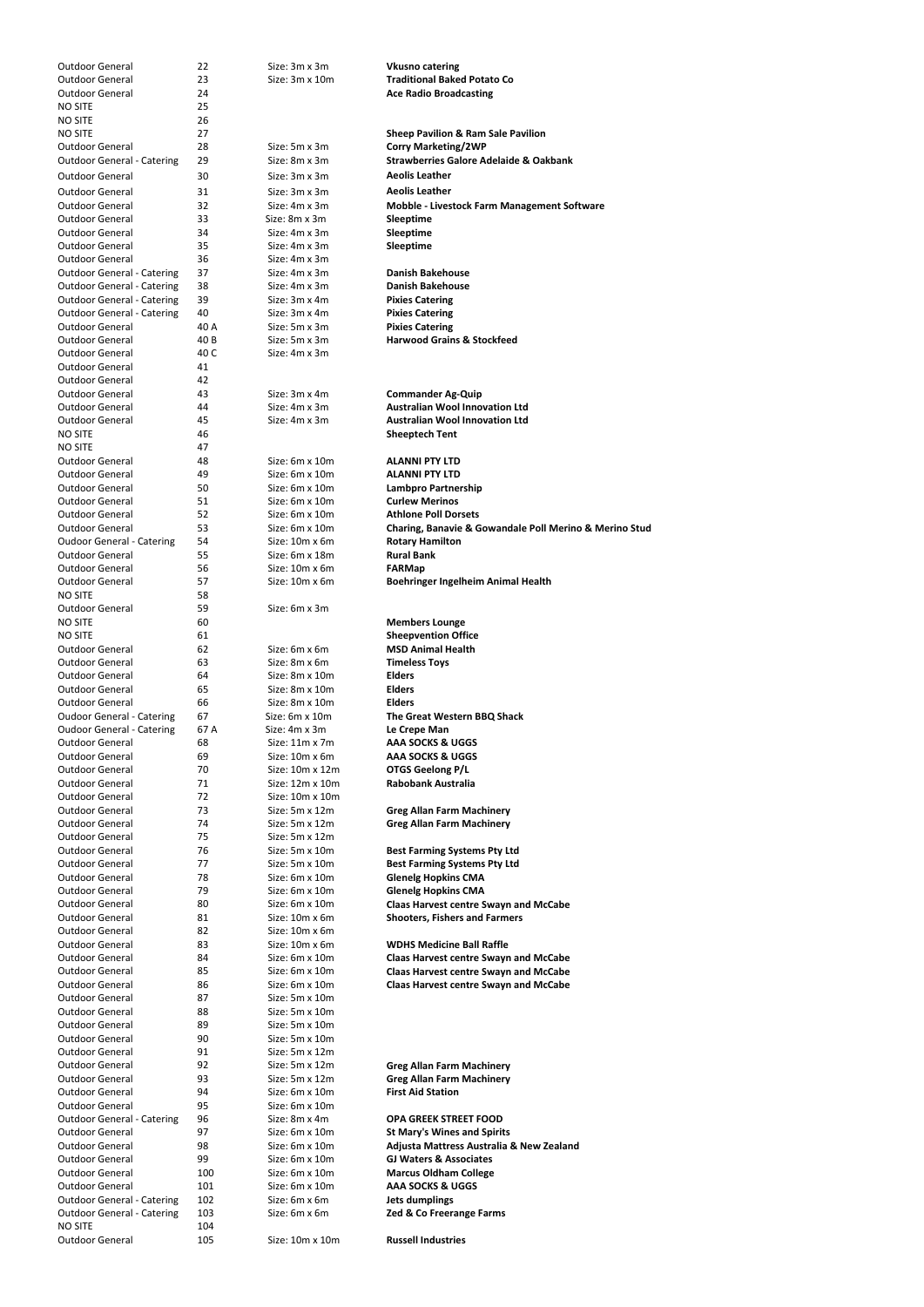| <b>NO SITE</b>                    | 106 |                        |                                               |
|-----------------------------------|-----|------------------------|-----------------------------------------------|
|                                   |     |                        |                                               |
| <b>Outdoor General</b>            | 107 | Size: 14m x 10m        | <b>Fox and Lillie Rural</b>                   |
| <b>Outdoor General</b>            | 108 | Size: 6m x 10m         |                                               |
| <b>Outdoor General</b>            | 109 | Size: $10m \times 6m$  | <b>MSD Animal Health</b>                      |
| <b>Outdoor General - Catering</b> | 110 | Size: 3m x 3m          |                                               |
|                                   |     |                        |                                               |
| <b>Outdoor General</b>            | 111 | Size: 5m x 3m          | <b>I LIKE IT DIRECT PTY LTD</b>               |
| <b>Outdoor General - Catering</b> | 112 | Size: 3m x 3m          | <b>Rox Coffee</b>                             |
| <b>Outdoor General</b>            | 113 | Size: 3m x 3m          |                                               |
| Outdoor General                   | 114 | Size: 10m x 14m        | <b>Gallagher Australia</b>                    |
| Outdoor General                   | 115 | Size: 10m x 14m        |                                               |
|                                   |     |                        | <b>Gallagher Australia</b>                    |
| <b>Outdoor General</b>            | 116 | Size: 3m x 3m          |                                               |
| Outdoor General                   | 117 | Size: 4m x 4m          |                                               |
| <b>Outdoor General</b>            | 118 | Size: $10m \times 6m$  | <b>Wallaloo park Merino Stud</b>              |
| <b>Outdoor General</b>            |     | Size: 10m x 6m         |                                               |
|                                   | 119 |                        | <b>South East Marine &amp; Motorcycles</b>    |
| <b>Outdoor General</b>            | 120 | Size: 10m x 6m         | <b>South East Marine &amp; Motorcycles</b>    |
| <b>Outdoor General</b>            | 121 | Size: 10m x 6m         | <b>Rock-Bank Merino and Poll Merino Stud</b>  |
| <b>Outdoor General</b>            |     | Size: 10m x 6m         | <b>Virbac</b>                                 |
|                                   | 122 |                        |                                               |
| <b>NO SITE</b>                    | 123 |                        |                                               |
| <b>Outdoor General</b>            | 124 | Size: $10m \times 6m$  | <b>Virbac</b>                                 |
| <b>NO SITE</b>                    | 125 |                        | <b>Home Paddock Pavilion</b>                  |
| <b>Outdoor General - Catering</b> | 126 | Size: 8m x 6m          | <b>Pizza de Wheels</b>                        |
|                                   |     |                        |                                               |
| <b>Outdoor General</b>            | 127 | Size: 10m x 6m         | Glen Lea                                      |
| <b>Outdoor General</b>            | 128 | Size: 8m x 6m          | <b>Waratah Fencing Products</b>               |
| <b>Outdoor General</b>            | 129 | Size: 8m x 6m          | <b>Waratah Fencing Products</b>               |
| <b>Outdoor General</b>            | 130 | Size: 10m x 6m         |                                               |
|                                   |     |                        |                                               |
| Outdoor General                   | 131 | Size: $10m \times 6m$  | <b>Finchetts Plumbing</b>                     |
| <b>Outdoor General</b>            | 132 | Size: 5m x 10m         | <b>KINGSPAN WATER TANKS</b>                   |
| <b>Outdoor General</b>            | 133 | Size: $4m \times 4.5m$ | <b>Hamilton Farm Supplies</b>                 |
| <b>Outdoor General</b>            | 134 | Size: 9m x 6m          | <b>Lyal Eales Stores</b>                      |
|                                   |     |                        |                                               |
| <b>Outdoor General</b>            | 135 | Size: 10m x 6m         | <b>Lyal Eales Stores</b>                      |
| <b>Outdoor General</b>            | 136 | Size: $10m \times 6m$  | <b>Bendigo Clothing</b>                       |
| <b>Outdoor General</b>            | 137 | Size: $10m \times 6m$  | <b>Bendigo Clothing</b>                       |
| <b>Outdoor General</b>            | 138 | Size: 6m x 10m         | <b>Noremac White Suffolk</b>                  |
|                                   |     |                        |                                               |
| <b>Outdoor General</b>            | 139 | Size: $6m \times 10m$  | Dan Tehan                                     |
| <b>Outdoor General - Catering</b> | 140 | Size: 9m x 10m         | <b>Shellal Sheep Studs</b>                    |
| <b>Outdoor General</b>            | 141 | Size: 8m x 10m         | Heiniger                                      |
| NO SITE                           | 142 |                        |                                               |
|                                   |     |                        |                                               |
| <b>Outdoor General</b>            | 143 | Size: 8m x 10m         | <b>National Australia Bank</b>                |
| <b>NO SITE</b>                    | 144 |                        |                                               |
| <b>Outdoor General - Catering</b> | 145 | Size: 10m x 6m         | <b>Halliday Butchers</b>                      |
| <b>Outdoor General</b>            | 146 | Size: 10m x 6m         | The Hamilton and Alexandra College            |
|                                   |     |                        |                                               |
| <b>Outdoor General</b>            | 147 | Size: 6m x 6m          | <b>Genesis Industries Aust PL</b>             |
| <b>NO SITE</b>                    | 148 |                        |                                               |
| <b>Outdoor General - Catering</b> | 149 | Size: 7m x 11m         | <b>MATTHEW RHEUBEN</b>                        |
| <b>Outdoor General</b>            | 150 | Size: 10m x 6m         | <b>Elanco Animal Health</b>                   |
| <b>Outdoor General</b>            | 151 | Size: 10m x 6m         | Safety Jumper Lead & Cable Co                 |
|                                   |     |                        |                                               |
| <b>NO SITE</b>                    | 152 |                        |                                               |
| <b>Outdoor General</b>            | 153 | Size: 10m x 6m         | <b>Victorian Police</b>                       |
| <b>Outdoor General</b>            | 154 | Size: 10m x 6m         | <b>Davidson Engineering</b>                   |
| <b>Outdoor General</b>            | 155 | Size: 10m x 6m         | <b>Leeding Steel Structures</b>               |
|                                   |     |                        |                                               |
| <b>Outdoor General</b>            | 156 | Size: 10m x 6m         | Quikfence                                     |
| <b>Outdoor General</b>            | 157 | Size: 10m x 6m         | Quikfence                                     |
| <b>Outdoor General</b>            | 158 | Size: 10m x 6m         | <b>Troy Animal Health Care</b>                |
| <b>Outdoor General</b>            | 159 | Size: 10m x 6m         | PHILLIPS FARM MACHINERY PTY LTD               |
|                                   |     |                        |                                               |
| <b>Outdoor General</b>            | 160 | Size: 10m x 6m         | PHILLIPS FARM MACHINERY PTY LTD               |
| <b>Outdoor General</b>            | 161 | Size: 10m x 6m         | PHILLIPS FARM MACHINERY PTY LTD               |
| <b>Outdoor General</b>            | 162 | Size: $10m \times 6m$  | PHILLIPS FARM MACHINERY PTY LTD               |
| <b>Outdoor General</b>            | 163 | Size: 10m x 6m         |                                               |
|                                   |     |                        |                                               |
| <b>Outdoor General</b>            | 164 | Size: 10m x 6m         |                                               |
| <b>Outdoor General</b>            | 165 | Size: 20m x 6m         |                                               |
| <b>Outdoor General</b>            | 166 |                        | <b>Ticket Box</b>                             |
| <b>Outdoor General</b>            | 167 |                        | <b>Ticket Box</b>                             |
| <b>Outdoor General</b>            |     |                        |                                               |
|                                   | 168 | Size: 10m x 14m        |                                               |
| <b>Outdoor General</b>            | 169 | Size: 8m x 20m         | <b>WA Price &amp; Co</b>                      |
| <b>Outdoor General</b>            | 170 | Size: 10m x 18m        | <b>HEYWOOD AG SALES &amp; SERVICE PTY LTD</b> |
| <b>Outdoor General</b>            | 171 | Size: 10m x 18m        | <b>HEYWOOD AG SALES &amp; SERVICE PTY LTD</b> |
| <b>Outdoor General</b>            | 172 | Size: 10m x 18m        | <b>HEYWOOD AG SALES &amp; SERVICE PTY LTD</b> |
|                                   |     |                        |                                               |
| <b>Outdoor General</b>            | 173 | Size: 6m x 22m         | <b>Western District Agricentre</b>            |
| <b>Outdoor General</b>            | 174 | Size: 6m x 22m         | <b>Western District Agricentre</b>            |
| <b>Outdoor General</b>            | 175 | Size: 10m x 22m        |                                               |
| <b>Outdoor General</b>            | 176 |                        | Wood chip                                     |
|                                   |     |                        |                                               |
| <b>Outdoor General</b>            | 177 | Size: 20m x 4m         | Wood chip                                     |
| <b>NO SITE</b>                    | 178 |                        |                                               |
| <b>NO SITE</b>                    | 179 |                        |                                               |
| <b>Outdoor General</b>            | 180 | Size: 10m x 6m         | <b>Feedtech Feeding Systems</b>               |
| <b>Outdoor General</b>            | 181 | Size: 10m x 6m         |                                               |
|                                   |     |                        | <b>Sturgeon Equipment</b>                     |
| <b>Outdoor General</b>            | 182 | Size: 10m x 6m         | PHILLIPS FARM MACHINERY PTY LTD               |
| <b>Outdoor General</b>            | 183 | Size: 10m x 6m         | PHILLIPS FARM MACHINERY PTY LTD               |
| <b>Outdoor General</b>            | 184 | Size: 10m x 6m         | PHILLIPS FARM MACHINERY PTY LTD               |
| <b>Outdoor General</b>            | 185 | Size: $10m \times 6m$  | PHILLIPS FARM MACHINERY PTY LTD               |
|                                   |     |                        |                                               |
| <b>Outdoor General</b>            | 186 | Size: 10m x 6m         | <b>Cutting Edge Mower &amp; Moto</b>          |
| <b>Outdoor General</b>            | 187 | Size: 10m x 6m         | <b>Cutting Edge Mower &amp; Moto</b>          |
| <b>Outdoor General</b>            | 188 | Size: 10m x 6m         |                                               |
| <b>Outdoor General</b>            | 189 | Size: 10m x 6m         | <b>ProWay Livestock Equipment</b>             |
|                                   |     |                        |                                               |
| <b>Outdoor General</b>            | 190 | Size: 10m x 6m         | <b>ProWay Livestock Equipment</b>             |
| <b>Outdoor General</b>            | 191 | Size: 10m x 6m         | <b>ProWay Livestock Equipment</b>             |
| <b>NO SITE</b>                    | 192 |                        |                                               |
| <b>Outdoor General</b>            | 193 | Size: 9m x 6m          | <b>Healy Group</b>                            |
|                                   |     |                        |                                               |

| <b>Fox and Lillie Rural</b>                                                                                                                                                            |
|----------------------------------------------------------------------------------------------------------------------------------------------------------------------------------------|
| <b>MSD Animal Health</b>                                                                                                                                                               |
| I LIKE IT DIRECT PTY LTD<br><b>Rox Coffee</b>                                                                                                                                          |
| <b>Gallagher Australia</b><br><b>Gallagher Australia</b>                                                                                                                               |
| <b>Wallaloo park Merino Stud</b><br><b>South East Marine &amp; Motorcycles</b><br><b>South East Marine &amp; Motorcycles</b><br><b>Rock-Bank Merino and Poll Merino Stud</b><br>Virbac |
| Virbac<br><b>Home Paddock Pavilion</b><br>Pizza de Wheels<br>Glen Lea                                                                                                                  |
| <b>Waratah Fencing Products</b><br><b>Waratah Fencing Products</b>                                                                                                                     |
| <b>Finchetts Plumbing</b><br><b>KINGSPAN WATER TANKS</b><br><b>Hamilton Farm Supplies</b><br><b>Lyal Eales Stores</b>                                                                  |
| <b>Lyal Eales Stores</b><br><b>Bendigo Clothing</b>                                                                                                                                    |
| <b>Bendigo Clothing</b><br><b>Noremac White Suffolk</b>                                                                                                                                |
| Dan Tehan<br><b>Shellal Sheep Studs</b><br><b>Heiniger</b>                                                                                                                             |
| <b>National Australia Bank</b>                                                                                                                                                         |
| <b>Halliday Butchers</b><br>The Hamilton and Alexandra College<br><b>Genesis Industries Aust PL</b>                                                                                    |
| <b>MATTHEW RHEUBEN</b>                                                                                                                                                                 |
| <b>Elanco Animal Health</b><br>Safety Jumper Lead & Cable Co                                                                                                                           |
| Victorian Police                                                                                                                                                                       |
| <b>Davidson Engineering</b><br><b>Leeding Steel Structures</b>                                                                                                                         |
| Quikfence<br>Quikfence                                                                                                                                                                 |
| <b>Troy Animal Health Care</b><br>PHILLIPS FARM MACHINERY PTY LTD                                                                                                                      |
| PHILLIPS FARM MACHINERY PTY LTD<br>PHILLIPS FARM MACHINERY PTY LTD                                                                                                                     |
| PHILLIPS FARM MACHINERY PTY LTD                                                                                                                                                        |
| <b>Ticket Box</b>                                                                                                                                                                      |
| <b>Ticket Box</b>                                                                                                                                                                      |
| <b>WA Price &amp; Co</b><br><b>HEYWOOD AG SALES &amp; SERVICE PTY LTD</b><br><b>HEYWOOD AG SALES &amp; SERVICE PTY LTD</b>                                                             |
| <b>HEYWOOD AG SALES &amp; SERVICE PTY LTD</b><br><b>Western District Agricentre</b>                                                                                                    |
| <b>Western District Agricentre</b>                                                                                                                                                     |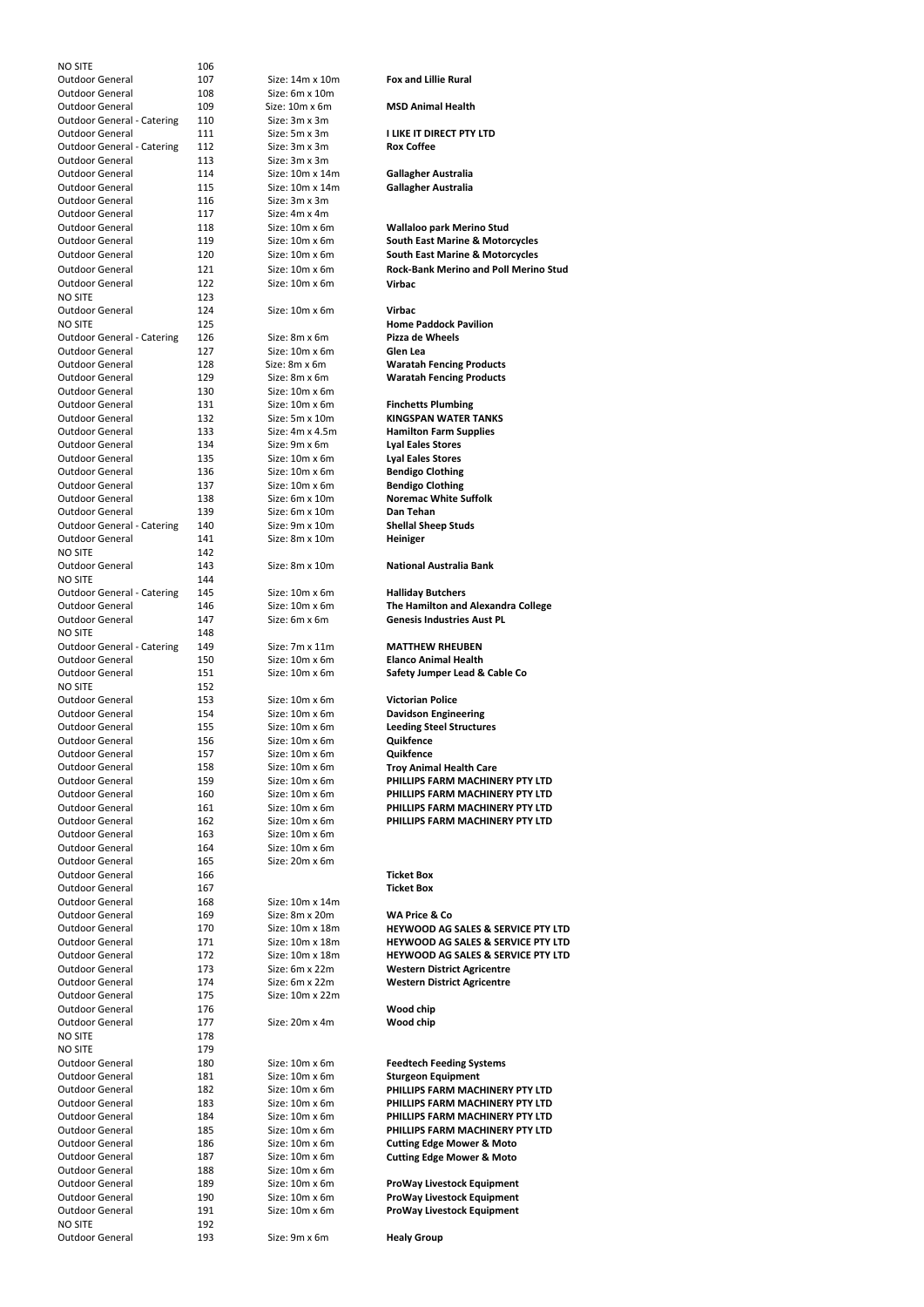| <b>Outdoor General</b>            | 194        | Size: 9m x 6m         | <b>Healy Group</b>                                   |
|-----------------------------------|------------|-----------------------|------------------------------------------------------|
| <b>Outdoor General</b>            | 195        | $Size: 11m \times 6m$ | <b>Heywood Horse And Country</b>                     |
| <b>Outdoor General</b>            | 196        | Size: 15m x 12m       | <b>RB Sellars</b>                                    |
| <b>Outdoor General</b>            | 197        | Size: 6m x 10m        | <b>West Wimmera Showbags</b>                         |
| <b>Outdoor General</b>            | 198        | Size: 7.5m x 10m      | WesternAG                                            |
| <b>Outdoor General</b>            | 199        | Size: 7.5m x 10m      | WesternAG                                            |
| <b>NO SITE</b>                    | 200        |                       |                                                      |
| <b>Outdoor General</b>            | 201        | Size: 10m x 6m        | <b>RM Electronics</b>                                |
| <b>Outdoor General</b>            | 202        | Size: 9m x 9m         |                                                      |
| <b>Outdoor General</b>            | 203        | Size: 9m x 9m         | <b>Ringers Western - The Signature Bull</b>          |
| <b>Outdoor General</b>            | 204        | Size: 10m x 12m       | <b>Ringers Western - The Signature Bull</b>          |
| <b>Outdoor General</b>            | 205        | Size: 10m x 6m        | <b>Hamilton Farm Supplies</b>                        |
| <b>NO SITE</b>                    | 206        |                       |                                                      |
| <b>Outdoor General</b>            | 207        | Size: 5m x 10m        |                                                      |
| <b>Outdoor General</b>            | 208        | Size: 15m x 8m        | <b>Finchetts Plumbing</b>                            |
| <b>Outdoor General</b>            | 209        | Size: 8m x 6m         |                                                      |
| <b>Outdoor General</b>            | 210        | Size: 8m x 6m         | <b>MNA Moto Supplies</b>                             |
| <b>Outdoor General</b>            | 211        | Size: 10m x 6m        | <b>MNA Moto Supplies</b>                             |
| <b>NO SITE</b>                    | 212        |                       |                                                      |
| <b>Outdoor General</b>            | 213        | Size: 9m x 6m         | <b>Bendigo Clothing</b>                              |
| <b>Outdoor General</b>            | 214        | Size: 6m x 6m         | <b>Select Carbon</b>                                 |
| <b>Outdoor General - Catering</b> | 215        | Size: 3m x 3m         | Coffee glorious coffee                               |
| <b>NO SITE</b>                    | 216        | Size: 3m x 4m         | <b>AgriWebb</b>                                      |
| <b>NO SITE</b>                    | 217        |                       | <b>Chemvet</b>                                       |
| <b>Outdoor General</b>            | 218        | Size: 4m x 4m         | professional nibbler                                 |
| <b>Outdoor General</b>            | 219        | Size: 6m x 10m        |                                                      |
| <b>Outdoor General</b>            | 220        | Size: 6m x 10m        | <b>AWN</b>                                           |
| <b>Outdoor General</b>            | 221        | Size: 6m x 10m        | <b>AWN</b>                                           |
| <b>Outdoor General</b>            | 222        | Size: 12m x 15m       | <b>BARRY FRANCIS PTY LTD</b>                         |
| <b>NO SITE</b>                    | 223        |                       |                                                      |
| <b>NO SITE</b>                    | 224        |                       |                                                      |
| <b>Outdoor General</b>            | 225        | Size: 10m x 12m       | Australian Stockyard Co (Vic) Pty Ltd                |
| <b>Outdoor General</b>            | 226        | Size: 6m x 10m        | <b>Fenceline Solutions</b>                           |
| <b>Outdoor General</b>            | 227        | Size: 10m x 6m        | <b>VALTON FEEDING SOLUTIONS</b>                      |
| <b>Outdoor General</b>            | 228        | Size: 10m x 6m        | <b>VALTON FEEDING SOLUTIONS</b>                      |
| <b>Outdoor General</b>            | 229        | Size: 8m x 6m         |                                                      |
| <b>Outdoor General</b>            | 230        | Size: 10m x 6m        |                                                      |
| <b>Outdoor General</b>            | 231        | Size: 8m x 6m         | <b>CALLIPARI WINE &amp; NED KELLY RED</b>            |
| <b>Outdoor General</b>            | 232        | Size: 8m x 6m         |                                                      |
| <b>Outdoor General</b>            | 233        | Size: 8m x 6m         |                                                      |
| <b>Outdoor General</b>            | 234        |                       |                                                      |
| <b>NO SITE</b>                    | 235        |                       | <b>Innovations Hub</b>                               |
| <b>NO SITE</b>                    | 236        |                       | Woolshear                                            |
| <b>NO SITE</b>                    | 237        |                       |                                                      |
| <b>NO SITE</b>                    | 238        |                       |                                                      |
| <b>NO SITE</b>                    | 239        |                       |                                                      |
| <b>NO SITE</b>                    | 240        |                       |                                                      |
| <b>NO SITE</b><br><b>NO SITE</b>  | 241<br>242 |                       |                                                      |
| <b>NO SITE</b>                    | 243        |                       |                                                      |
| <b>NO SITE</b>                    | 244        |                       |                                                      |
| <b>NO SITE</b>                    | 245        |                       |                                                      |
| <b>NO SITE</b>                    | 246        |                       |                                                      |
| <b>NO SITE</b>                    | 247        |                       |                                                      |
| <b>NO SITE</b>                    | 248        |                       |                                                      |
| <b>NO SITE</b>                    | 249        |                       |                                                      |
| <b>NO SITE</b>                    | 250        |                       |                                                      |
| <b>NO SITE</b>                    | 251        |                       |                                                      |
| <b>NO SITE</b>                    | 252        |                       |                                                      |
| <b>NO SITE</b>                    | 253        |                       |                                                      |
| <b>NO SITE</b>                    | 254        |                       |                                                      |
| <b>NO SITE</b>                    | 255        |                       |                                                      |
| <b>NO SITE</b>                    | 256        |                       |                                                      |
| <b>NO SITE</b>                    | 257        |                       |                                                      |
| <b>Outdoor General</b>            | 258        | Size: 20m x 12m       | <b>Neale Goad Automotive</b>                         |
| <b>Outdoor General</b>            | 259        | Size: 15m x 20m       |                                                      |
| <b>NO SITE</b>                    | 260        |                       |                                                      |
| <b>Outdoor General</b>            | 261        | Size: 3m x 3m         | Radicate                                             |
| <b>Outdoor General</b>            | 262        | Size: 3m x 3m         | Radicate                                             |
| <b>NO SITE</b>                    | 263        |                       |                                                      |
| <b>Outdoor General</b>            | 264        | Size: 3m x 3m         | <b>Farm Name Signs</b>                               |
| <b>Outdoor General</b>            | 265        |                       |                                                      |
| <b>Outdoor General</b>            | 266        | Size: 20m x 12m       | <b>Monk Ag Services</b>                              |
| <b>NO SITE</b>                    | 267        |                       |                                                      |
| <b>NO SITE</b>                    | 268        |                       |                                                      |
| <b>Outdoor General</b>            | 269        | Size: 3m x 4m         | Mr Squidgy Pty Ltd                                   |
| <b>Outdoor General</b>            | 270        | Size: 3m x 4m         | Mr Squidgy Pty Ltd                                   |
| <b>Outdoor General</b>            | 271        | Size: $11m \times 6m$ | <b>Clipex</b>                                        |
| <b>Outdoor General</b>            | 272        | Size: 12m x 24m       |                                                      |
| <b>Outdoor General - Catering</b> | 273        | Size: 3m x 3m         |                                                      |
| <b>NO SITE</b>                    | 274        |                       |                                                      |
| <b>Outdoor General</b>            | 275        | Size: 10m x 6m        | JMW & AG Ford & Sons T/A Ballarat Trailers & Towbars |
|                                   | 275B       | Size: 6m x 20m        |                                                      |
| <b>Outdoor General</b>            | 276        | Size: 9m x 11m        | <b>UTF Australia Pty Ltd</b>                         |
| <b>Outdoor General</b>            | 277        |                       | <b>Telstra Cow</b>                                   |
| <b>Outdoor General</b>            | 278        | Size: 9m x 11m        | <b>UTF Australia</b>                                 |
| <b>NO SITE</b>                    |            |                       |                                                      |
| <b>Outdoor General</b>            | 279<br>280 | Size: 10m x 6m        | <b>Hecton Products/Rich River Rural</b>              |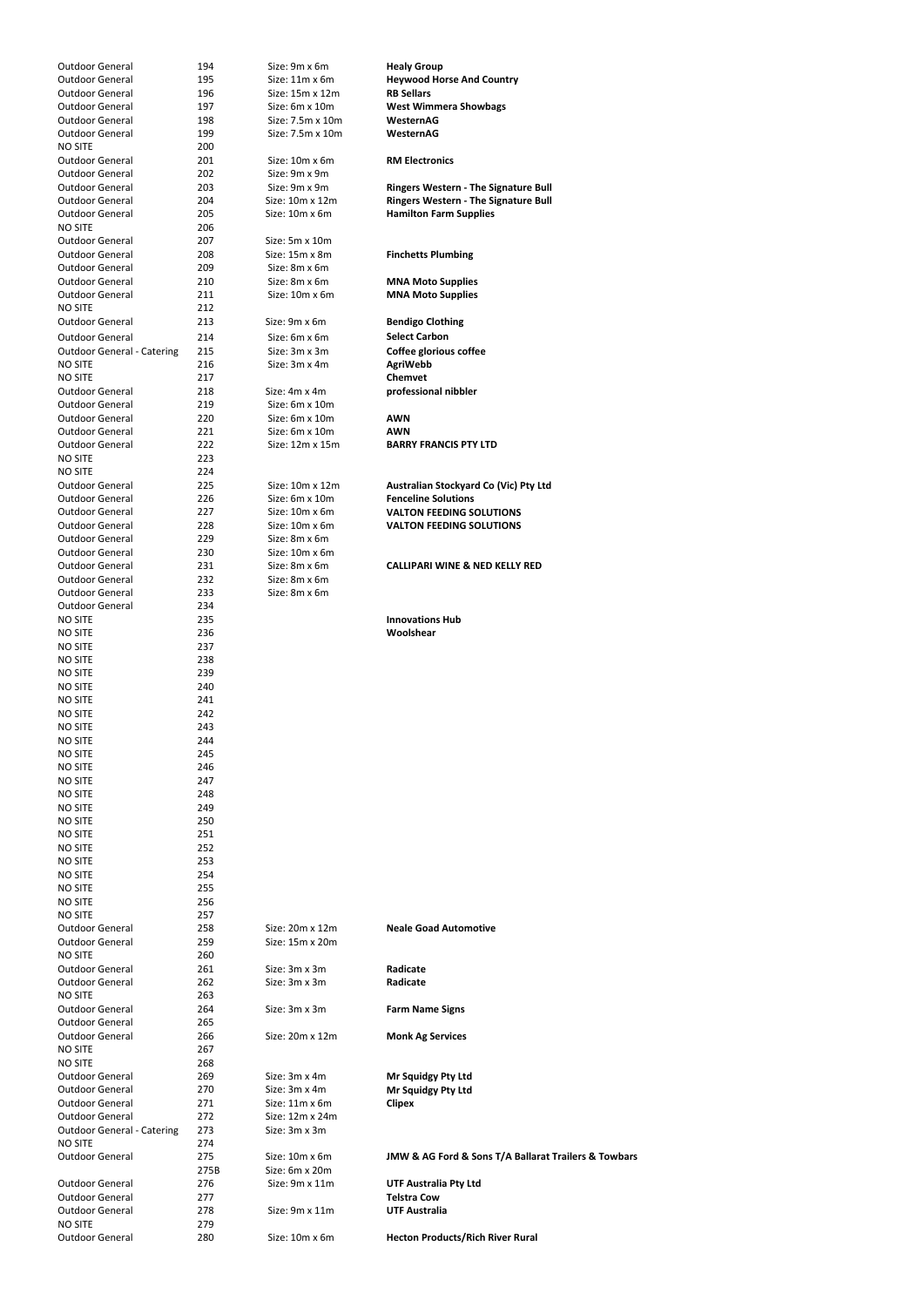| <b>Outdoor General</b>                           | 280 A      | Size: 5m x 5m                    | Dickos's Dog Kennels (Raglan Sheet Metal)              |
|--------------------------------------------------|------------|----------------------------------|--------------------------------------------------------|
| <b>Outdoor General</b>                           | 281        | $size:20m \times 7m$             | <b>CLASSINGS: SHEEPCLASSING &amp; CLASSIC RAM SALE</b> |
| <b>Outdoor General</b>                           | 282        | Size: 7m x 11m                   |                                                        |
| Outdoor General                                  | 283        | Size: 7m x 10m                   |                                                        |
|                                                  |            |                                  | <b>Barenbrug seeds</b>                                 |
| <b>Outdoor General</b>                           | 284        | Size: 10m x 20m                  | <b>Atlex Stockyards</b>                                |
| Outdoor General                                  | 285        | Size: $7m \times 11m$            |                                                        |
| <b>Outdoor General</b>                           | 286        | Size: 7m x 11m                   | Zoetis Australia                                       |
| <b>Outdoor General</b>                           | 287        | Size: 7m x 11m                   | <b>Te Pari Products PTY LTD</b>                        |
| <b>Outdoor General</b>                           | 288        | Size: 7m x 11m                   | <b>Te Pari Products PTY LTD</b>                        |
| <b>Outdoor General</b>                           | 289        | Size: 7m x 11m                   | <b>Electrodip Ltd</b>                                  |
| <b>Outdoor General - Catering</b>                | 289 A      | Size: 3m x 3m                    |                                                        |
| <b>Outdoor General</b>                           | 290        | Size: 14m x 11m                  | <b>Amazing Calamari</b>                                |
| <b>Outdoor General</b>                           |            | Size: 8m x 6m                    |                                                        |
|                                                  | 291        |                                  |                                                        |
| <b>Outdoor General</b>                           | 292        | Size: 10m x 12m                  | <b>Mesh &amp; Masonry</b>                              |
| <b>NO SITE</b>                                   | 293        |                                  |                                                        |
| <b>Outdoor General</b>                           | 294        | Size: 10m x 6m                   | <b>A.J.W FRASER PTY LTD</b>                            |
| <b>Outdoor General</b>                           | 295        | Size: 10m x 6m                   | A.J.W FRASER PTY LTD                                   |
| <b>Outdoor General</b>                           | 296        | Size: 10m x 6m                   | <b>A.J.W FRASER PTY LTD</b>                            |
| <b>Outdoor General</b>                           | 297        | Size: 10m x 6m                   | <b>Nelson Silos</b>                                    |
| <b>Outdoor General</b>                           | 298        |                                  |                                                        |
| <b>Outdoor General</b>                           | 299        | Size: 10m x 6m                   | <b>Callaghan Motors</b>                                |
| <b>Outdoor General</b>                           | 300        | Size: 10m x 6m                   | <b>Callaghan Motors</b>                                |
| <b>Outdoor General</b>                           | 301        | Size: 10m x 6m                   | <b>Callaghan Motors</b>                                |
| <b>Outdoor General</b>                           | 302        | Size: 10m x 6m                   | <b>Callaghan Motors</b>                                |
| <b>Outdoor General</b>                           |            | Size: 10m x 6m                   | <b>Bushmans Water Tanks</b>                            |
|                                                  | 303        |                                  |                                                        |
| <b>Outdoor General</b>                           | 304        | Size: 10m x 6m                   | <b>Bushmans Water Tanks</b>                            |
| <b>Outdoor General</b>                           | 305        | Size: 6m x 6m                    | <b>Raised Run Dog Kennels</b>                          |
| <b>NO SITE</b>                                   | 306        |                                  |                                                        |
| <b>Outdoor General</b>                           | 307        | Size: 10m x 6m                   | A.J. & S.M. PETRIE                                     |
| <b>Outdoor General</b>                           | 308        | Size: 10m x 6m                   | <b>Whitlands Engineering (Super Axe)</b>               |
| <b>Outdoor General</b>                           | 309        | Size: 10m x 6m                   | <b>Signs Stickers &amp; Graphics</b>                   |
| <b>Outdoor General</b>                           | 310        | Size: 10m x 6m                   | <b>Thomas Fyfe</b>                                     |
| <b>Outdoor General</b>                           | 311        | Size: 10m x 6m                   | <b>S&amp;W Seed Co</b>                                 |
| <b>Outdoor General</b>                           | 312        | Size: 10m x 6m                   | <b>S&amp;W Seed Co</b>                                 |
| <b>Outdoor General</b>                           | 313        | Size: 10m x 6m                   | <b>Venus Packaging</b>                                 |
|                                                  |            |                                  |                                                        |
| <b>Outdoor General</b>                           | 314        | Size: 10m x 6m                   | <b>Woolpress Australia</b>                             |
| <b>Outdoor General</b>                           | 315        | Size: 10m x 6m                   | <b>PJ Green Engineering</b>                            |
| <b>Outdoor General</b>                           | 316        | Size: $10m \times 6m$            | <b>A.J.W FRASER PTY LTD</b>                            |
| <b>Outdoor General</b>                           | 317        | Size: 10m x 6m                   | <b>A.J.W FRASER PTY LTD</b>                            |
| <b>Outdoor General - Catering</b>                | 318        | Size: 10m x 6m                   | <b>Prickly Moses</b>                                   |
| <b>Outdoor General - Catering</b>                | 318 A      | Size: 3m x 3m                    | Twistto                                                |
| Outdoor General                                  | 319        | Size: 10m x 6m                   |                                                        |
| <b>NO SITE</b>                                   | 320        |                                  | <b>Producers Pavilion</b>                              |
| <b>Outdoor General</b>                           | 321        | Size: $10m \times 6m$            |                                                        |
|                                                  |            |                                  |                                                        |
|                                                  |            |                                  |                                                        |
| <b>Outdoor General</b>                           | 322        | Size: 3m x 3m                    | <b>Mobishear Australia</b>                             |
| <b>Outdoor General</b>                           | 323        | Size: 10m x 6m                   |                                                        |
| <b>Outdoor General</b>                           | 324        | Size: 8m x 6m                    |                                                        |
| <b>Outdoor General</b>                           | 325        | Size: 8m x 6m                    |                                                        |
| <b>Outdoor General</b>                           | 326        | Size: 8m x 6m                    |                                                        |
| <b>Outdoor General</b>                           | 327        | Size: 10m x 5m                   | <b>Rotech Rural</b>                                    |
| <b>Outdoor General</b>                           | 328        | Size: 15m x 6m                   | <b>Hearing Australia</b>                               |
| <b>Outdoor General</b>                           | 329        | Size: 15m x 6m                   |                                                        |
| <b>Outdoor General</b>                           | 330        | Size: 10m x 6m                   |                                                        |
| <b>Outdoor General</b>                           | 331        | Size: 10m x 6m                   |                                                        |
|                                                  |            |                                  |                                                        |
| <b>Outdoor General</b>                           | 332        | Size: 10m x 6m                   |                                                        |
| <b>NO SITE</b>                                   | 333        |                                  |                                                        |
| <b>Outdoor General</b>                           | 334        | Size: $10m \times 6m$            |                                                        |
| <b>Outdoor General</b>                           | 335        | Size: 10m x 6m                   | <b>Graham Ash Motor Repairs</b>                        |
| <b>Outdoor General</b>                           | 336        | Size: 10m x 6m                   | <b>Graham Ash Motor Repairs</b>                        |
| <b>Outdoor General - Catering</b>                | 337        | Size: 8m x 9m                    | <b>Three Beans Coffee &amp; Catering</b>               |
| <b>Outdoor General - Catering</b>                | 337 A      | Size: 6m x 3m                    | dine with a difference                                 |
| <b>NO SITE</b>                                   | 338        |                                  |                                                        |
| <b>NO SITE</b>                                   | 339        |                                  |                                                        |
| <b>NO SITE</b>                                   | 340        |                                  |                                                        |
| Outdoor General                                  | 341        | Size: 8m x 9m                    | <b>Combi Clamp Pty Ltd</b>                             |
| Outdoor General                                  | 342        | Size: 8m x 8m                    |                                                        |
| <b>Outdoor General</b>                           | 342 A      | Size: 8m x 8m                    |                                                        |
| <b>Outdoor General</b>                           | 343        | Size: 8m x 15m                   |                                                        |
| <b>Outdoor General</b>                           | 344        | Size: 10m x 12m                  |                                                        |
| <b>Outdoor General</b>                           |            | Size: 10m x 10m                  |                                                        |
|                                                  | 345        |                                  | <b>Meltrac Machinery - Terang</b>                      |
| <b>Outdoor General</b>                           | 346        | Size: $8m \times 7.5m$           |                                                        |
| <b>Outdoor General</b>                           | 347        | Size: 12m x 18m                  | <b>Vickery Bros</b>                                    |
| <b>Outdoor General</b>                           | 348        | Size: 10m x 6m                   | <b>Vickery Bros</b>                                    |
| <b>Outdoor General</b>                           | 349        | Size: 10m x 6m                   | <b>Vickery Bros</b>                                    |
| <b>Outdoor General</b>                           | 350        | Size: 12m x 9m                   |                                                        |
| <b>Outdoor General</b>                           | 351        | Size: 12m x 9m                   |                                                        |
| <b>Outdoor General</b>                           | 352        | Size: 10m x 15m                  | <b>Norton Livestock Handling Solutions</b>             |
| <b>Outdoor General</b>                           | 353        | Size: 10m x 15m                  | <b>Norton Livestock Handling Solutions</b>             |
| <b>Outdoor General</b>                           | 354        | Size: 10m x 15m                  | <b>Nutrien Ag Solutions Ltd</b>                        |
| <b>Outdoor General</b>                           | 355        | Size: 10m x 6m                   |                                                        |
| <b>Outdoor General</b>                           | 356        | Size: 10m x 6m                   | <b>Back Up Charlie PTY LTD</b>                         |
| <b>Outdoor General</b>                           |            | Size: 10m x 6m                   |                                                        |
|                                                  | 357        |                                  | <b>Back Up Charlie PTY LTD</b>                         |
| <b>Outdoor General</b>                           | 358        | Size: 10m x 6m                   | <b>Hardwood Archeology</b>                             |
| <b>Outdoor General</b>                           | 359        | Size: 10m x 6m                   | <b>Hardwood Archeology</b>                             |
| <b>Outdoor General</b>                           | 360        | Size: 10m x 6m                   |                                                        |
| <b>Outdoor General</b>                           | 361        | Size: 10m x 6m                   |                                                        |
| <b>Outdoor General</b><br><b>Outdoor General</b> | 362<br>363 | Size: 10m x 6m<br>Size: 10m x 6m |                                                        |